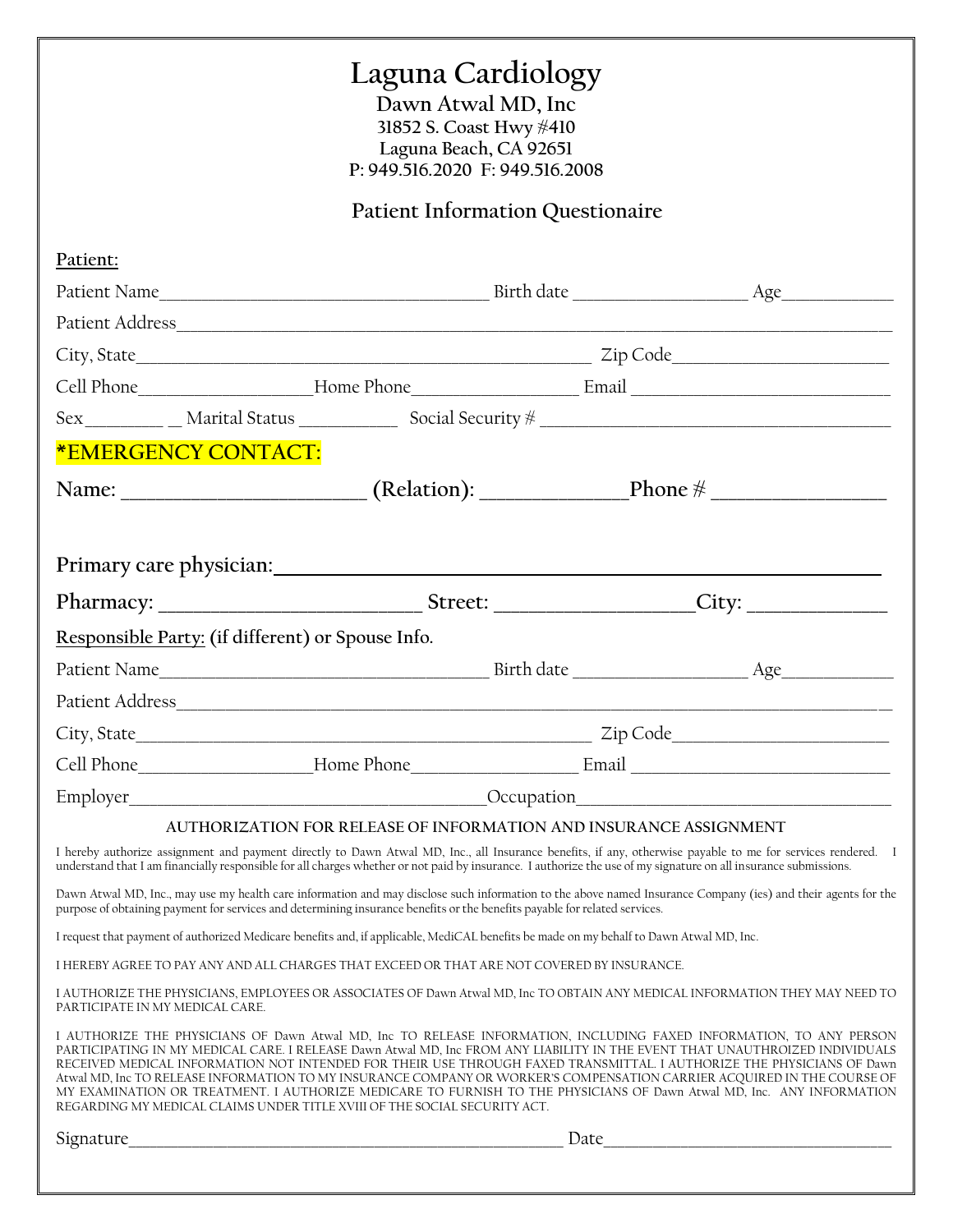| Laguna Cardiology<br>Dawn Atwal MD, Inc<br>31852 S. Coast Hwy #410<br>Laguna Beach, CA 92651<br>P: 949.516.2020 F: 949.516.2008              |                                                                                                                                      |                                 |                                  |                                                  |  |  |  |  |
|----------------------------------------------------------------------------------------------------------------------------------------------|--------------------------------------------------------------------------------------------------------------------------------------|---------------------------------|----------------------------------|--------------------------------------------------|--|--|--|--|
| Symptoms:<br>_ Chest pain                                                                                                                    |                                                                                                                                      |                                 | $\Box$ Dizziness $\Box$ Fainting |                                                  |  |  |  |  |
| Past Cardiac History:<br>Hypertension<br>Heart failure<br>Diabetes – type 1 or 2<br>_Hyperlipidemia<br><b>Other Past Medication History:</b> | _Atrial fibrillation<br>$\frac{\phantom{2}}{\phantom{2}}$ Heart attack – date: ________ _ ___ Stent - date: ______<br>_ Lung disease | -Heart murmur<br>__ Sleep apnea |                                  | Pacemaker<br>Defibrillator/ICD<br>Anemia<br>COPD |  |  |  |  |
| <b>Surgical History:</b>                                                                                                                     | Date:                                                                                                                                |                                 |                                  |                                                  |  |  |  |  |
| $\overline{4}$ .                                                                                                                             |                                                                                                                                      |                                 |                                  |                                                  |  |  |  |  |
| Family History:<br>Present age or Age at death                                                                                               |                                                                                                                                      | Medical Problems/Cause of death |                                  |                                                  |  |  |  |  |
| Mother<br>Father                                                                                                                             |                                                                                                                                      |                                 |                                  |                                                  |  |  |  |  |
| Any other blood relatives with diabetes, high blood pressure, or heart disease?                                                              |                                                                                                                                      |                                 |                                  |                                                  |  |  |  |  |
| <b>Allergies to Medications:</b>                                                                                                             |                                                                                                                                      |                                 |                                  |                                                  |  |  |  |  |
| 1. $2.$ 3.                                                                                                                                   |                                                                                                                                      |                                 |                                  |                                                  |  |  |  |  |
| <b>Current Medications:</b>                                                                                                                  |                                                                                                                                      |                                 |                                  |                                                  |  |  |  |  |
|                                                                                                                                              |                                                                                                                                      |                                 |                                  |                                                  |  |  |  |  |
|                                                                                                                                              | Dose Directions Directions                                                                                                           |                                 |                                  |                                                  |  |  |  |  |
| $\frac{3}{2}$                                                                                                                                |                                                                                                                                      |                                 |                                  |                                                  |  |  |  |  |
| 4.                                                                                                                                           |                                                                                                                                      |                                 |                                  |                                                  |  |  |  |  |
| $\begin{array}{c c c c c} \hline \text{5.} & \text{9.} & \text{1.} & \text{1.} \\ \hline \end{array}$                                        |                                                                                                                                      |                                 |                                  |                                                  |  |  |  |  |
| $6.$                                                                                                                                         |                                                                                                                                      |                                 |                                  |                                                  |  |  |  |  |
| 7.                                                                                                                                           |                                                                                                                                      |                                 |                                  |                                                  |  |  |  |  |
| Social History:                                                                                                                              |                                                                                                                                      |                                 |                                  |                                                  |  |  |  |  |
| Do you or did you smoke? NO YES If yes, packs per day ____How many years? ________ Quit date? ___________                                    |                                                                                                                                      |                                 |                                  |                                                  |  |  |  |  |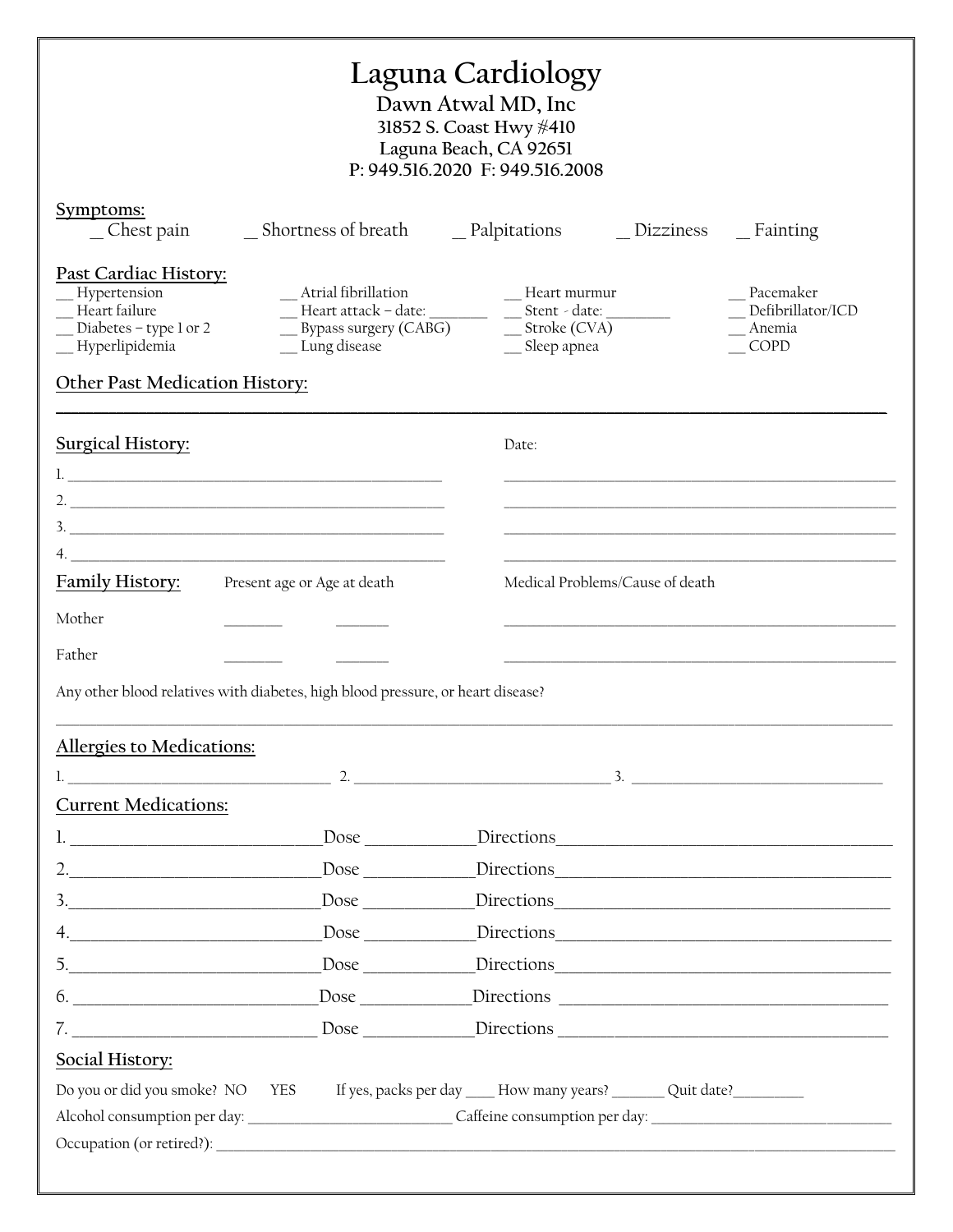## **Laguna Cardiology**

**Dawn Atwal MD, Inc 31852 S. Coast Hwy #410 Laguna Beach, CA 92651 P: 949.516.2020 F: 949.516.2008**

## IMPORTANT INFORMATION REGARDING YOUR HEALTH INSURANCE

Please be aware that most insurance plans now require prior authorization for services such as CAT SCANS, PET SCANS, MRI's ect. Prior to having any radiology services please contact your insurance company to see if authorization is required. If you require authorization, please contact our office and allow 5 business days for authorization to be obtained before you have ordered services. Office is unable to obtain retro-authorization after services have been rendered. Failure to obtain necessary authorization may result in higher out of pocket expenses to you, the patient.

> \_\_\_\_\_\_\_\_\_\_\_\_\_\_\_\_\_\_\_\_\_\_ \_\_\_\_\_\_\_\_\_\_\_\_\_\_\_\_\_\_\_\_\_\_ PATIENT SIGNATURE DATE

# **Patient Record of Disclosure**

Health Insurance Portability and Accountability Act (HIPAA) is a regulation passed by the Federal Government to give individuals the right to request a restriction on uses and disclosures of their protected health information. HIPAA also allows individuals the right to request confidential communications or that a communication of protected health information be made by alternative means, such as sending correspondence to the individual's office instead of home or by restricting information to a select group of people.

**\_\_\_\_\_\_\_\_\_\_\_\_\_\_\_\_\_\_\_\_\_\_\_\_\_\_\_\_\_\_\_\_\_\_\_\_\_\_\_\_\_\_\_\_\_\_\_\_\_\_\_\_\_\_\_\_\_\_\_\_\_\_\_\_\_\_\_**

**For more information on HIPAA visit:<http://www.cms.hhs.gov/hipaa/hipaa2/defalt.asp>**

**□** I wish to allow all necessary disclosures by **Dawn Atwal MD, Inc**, including but not limited to treatment records, payment information, and health care operations. I may be contacted by phone at home or at work. It is okay to leave a detailed message as necessary if I can not be reached. I will allow mail to be sent to my home, work, or office in an attempt to contact me at the numbers/addresses I provided on the Patient Information Questionaire.

**SIGNATURE\_\_\_\_\_\_\_\_\_\_\_\_\_\_\_\_\_\_\_\_\_\_\_\_\_\_\_\_\_\_\_\_\_\_\_\_\_\_\_\_\_\_\_\_\_PRINT\_\_\_\_\_\_\_\_\_\_\_\_\_\_\_\_\_\_\_\_\_\_\_\_\_\_\_\_\_\_\_\_\_\_**